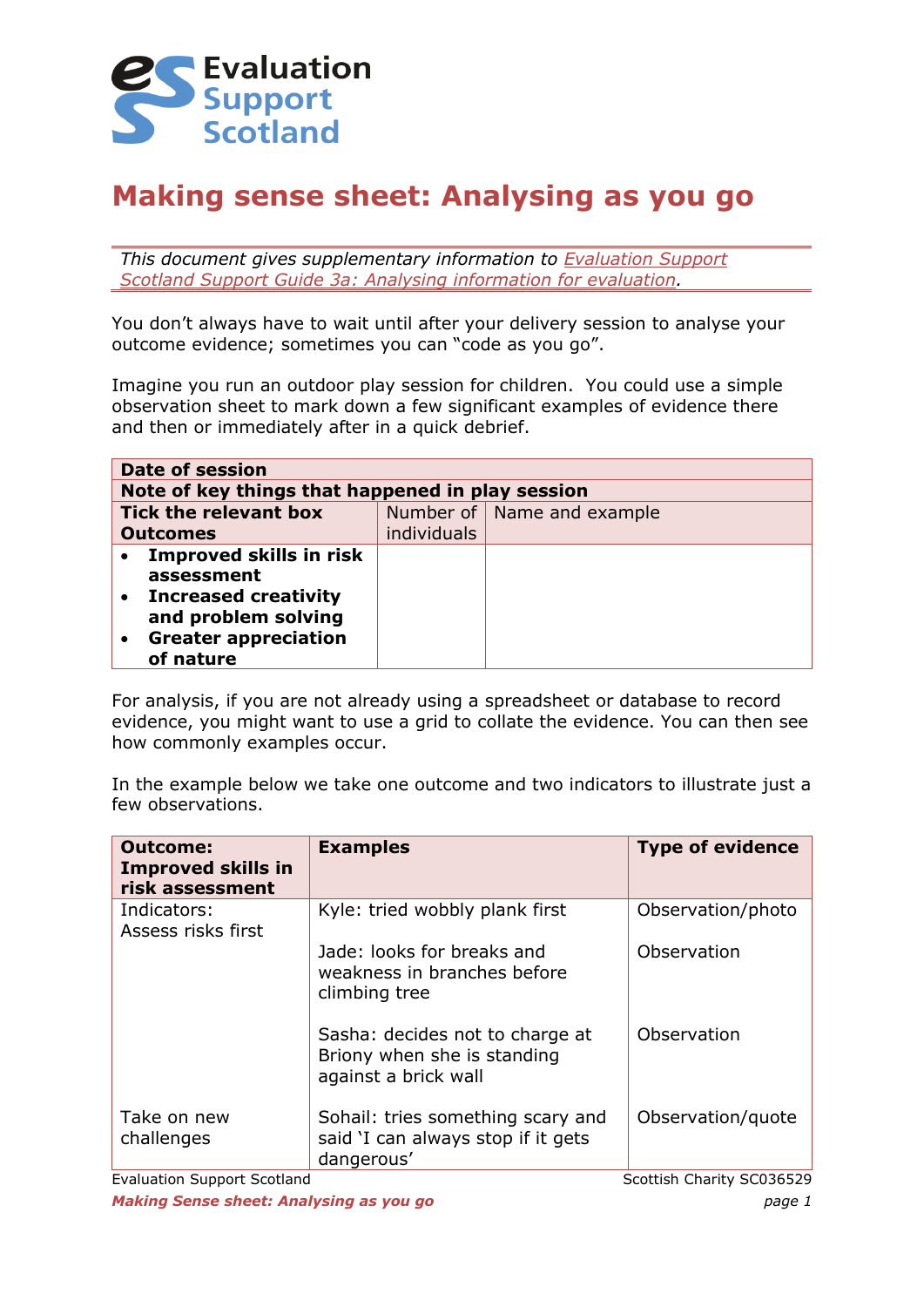

### **Top tips**

- Be careful of double counting, i.e. one person having evidence of achieving an outcome five times is not the same as five people achieving an outcome.
- Give a bit of context and note the date in a few months' time it may be difficult to remember why you took that photograph of Kyle balancing on a plank of wood and how it was significant
- Do try to use exact words used, or capture 'the story'. This can help bring your evidence to life
- Be aware that at this point you are collecting and analysing evidence as you go; you are not reporting. You can decide later how to anonymise stories or ensure confidentiality.
- Take a sample. You don't have to record every incident of every outcome. But, because you're not giving every example, you can't be precise about exact numbers. You can make this clear when you write your report.



#### **Example**

*Outcome* Children have improved skills in risk assessment

*Indicator*  Assess risks first

#### *Evidence*

Kyle jumped straight on the plank last week and fell off. This week he tested the weight first and used his arms to balance. He was noticeably pleased with his new skills.

Photograph courtesy of Go Play Outcome and Evaluation Framework from Grounds for learning (Malcolm Cochrane).

Evaluation Support Scotland Scotland Scottish Charity SC036529 *Making Sense sheet: Analysing as you go page 2*